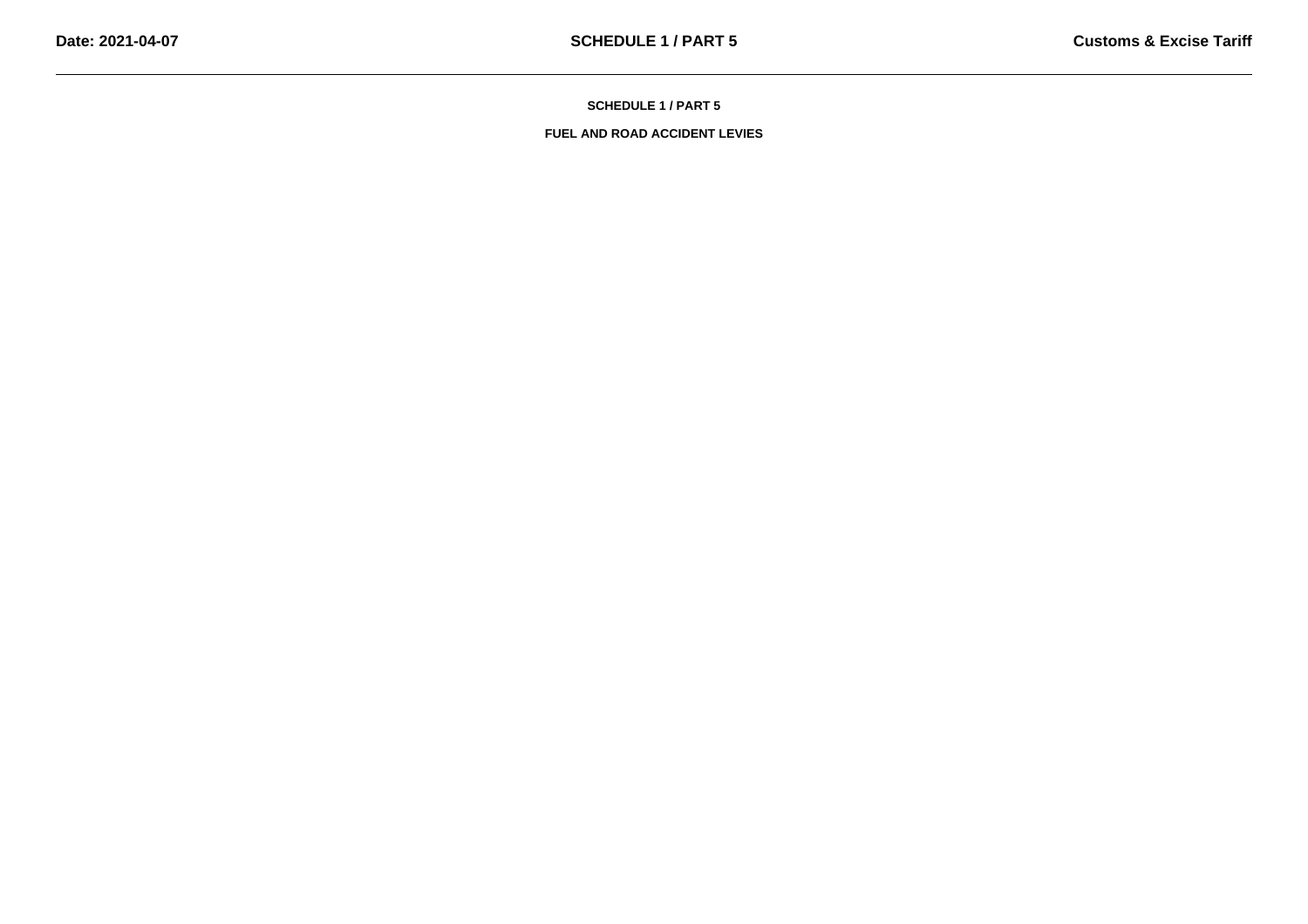## **SCHEDULE 1 / PART 5 / SECTION A**

## **FUEL LEVY**

## **NOTES:**

- 1.Any rate of fuel levy specified in Part 5A in respect of any goods shall apply to any such goods which are manufactured in the Republic and imported into the Republic.
- 2.Any fuel levy payable in terms of Part 5A in respect of any goods specified therein shall be additional to any customs or excise duty payable in terms of Part 1 or 2 of goods of the same class or kind.
- 3.Imported goods shall not be declared on separate bills of entry for the purpose of Parts 1, 2, 3, 4 and 5 of this Schedule.
- 4.Wherever the tariff heading or subheading under which any goods are classified in Part 1 of this Schedule is expressly quoted in any fuel levy item of Part 5A in which such goods are specified, the goods so specified in such fuel levy item shall be deemed not to include goods which are not classified under the said tariff heading or subheading.
- 5.Appropriation for own use for any purpose by the licensee of a customs and excise warehouse of any goods specified in Part 5A in such warehouse shall render such goods liable to payment of any fuel levy due in accordance with the provisions of this Act.
- 6.Any fuel levy payable in terms of Part 5A consists of the general fuel levy and the carbon fuel levy.
- 7.
- (a) For the purposes of item 195.10.03 the rate of carbon fuel levy on petrol included in the rate of fuel levy, shall be -
	- (i){[B x (1 - F)] x (R x 100)} / 1000 x D;
	- (ii)"Carbon emissions" where used in this Part means carbon emissions as defined in Additional Note 11 to Chapter 99 of Part 1 of Schedule No. 1;
	- (iii)"B" represents the carbon emissions factor per tonne of petrol determined in accordance with the formula prescribed in section 4(2)(a)(iii) of the Carbon Tax Act and using the net calorific value of the Non Stationary / Mobile Source Category in Table 1 of Schedule 1 of that Act;
	- (iv)"F" represents the basic tax-free allowance percentage of rebate item 692.01 specified in Part 6 of Schedule No. 6 in respect of IPCC Code 1A3 Transport activities listed in Schedule 2 of the Carbon Tax Act;
	- (v)"R" represents the rate of environmental levy specified in Section F to Part 3 of Schedule No. 1; and
	- (vi)"D" represents the density factor of petrol of 0.75 kilogram per litre.
- (b) For the purposes of items 195.10.15; 195.10.17; 195.10.21 and 195.20.03 the rate of carbon fuel levy on diesel included in the rate of fuel levy, shall be -
	- (i){[B x (1 - F)] x (R x 100)} / 1000 x D;
	- (ii)"Carbon emissions" where used in this Part means carbon emissions as defined in Additional Note 11 to Chapter 99 of Part 1 of Schedule No. 1;
	- (iii)"B" represents the represents the carbon emissions factor per tonne of diesel determined in accordance with the formula prescribed in section 4(2)(a)(iii) of the Carbon Tax Act and using the net calorific value of the Non-Stationary / Mobile Source Category in Table 1 of Schedule 1 of that Act;
	- (iv)"F" represents the basic tax-free allowance percentage of rebate item 692.01 specified in Part 6 of Schedule No. 6 in respect of IPCC Code 1A3 Transport activities listed in Schedule 2 of the Carbon Tax Act;
	- (v)"R" represents the rate of environmental levy specified in Section F to Part 3 of Schedule No. 1; and
	- (vi)"D" represents the density factor of diesel of 0.845 kilogram per litre.
- 8.
- (a) For the purposes of item 195.10.03 the rate of fuel levy shall be the sum of the -
	- (i)general fuel levy at a rate of 385 cents per litre; and
	- (ii)carbon fuel levy at a rate of 8 cents per litre.
- (b)For the purposes of items 195.10.15; 195.10.17; 195.10.21 and 195.20.03 the rate of fuel levy shall be the sum of the -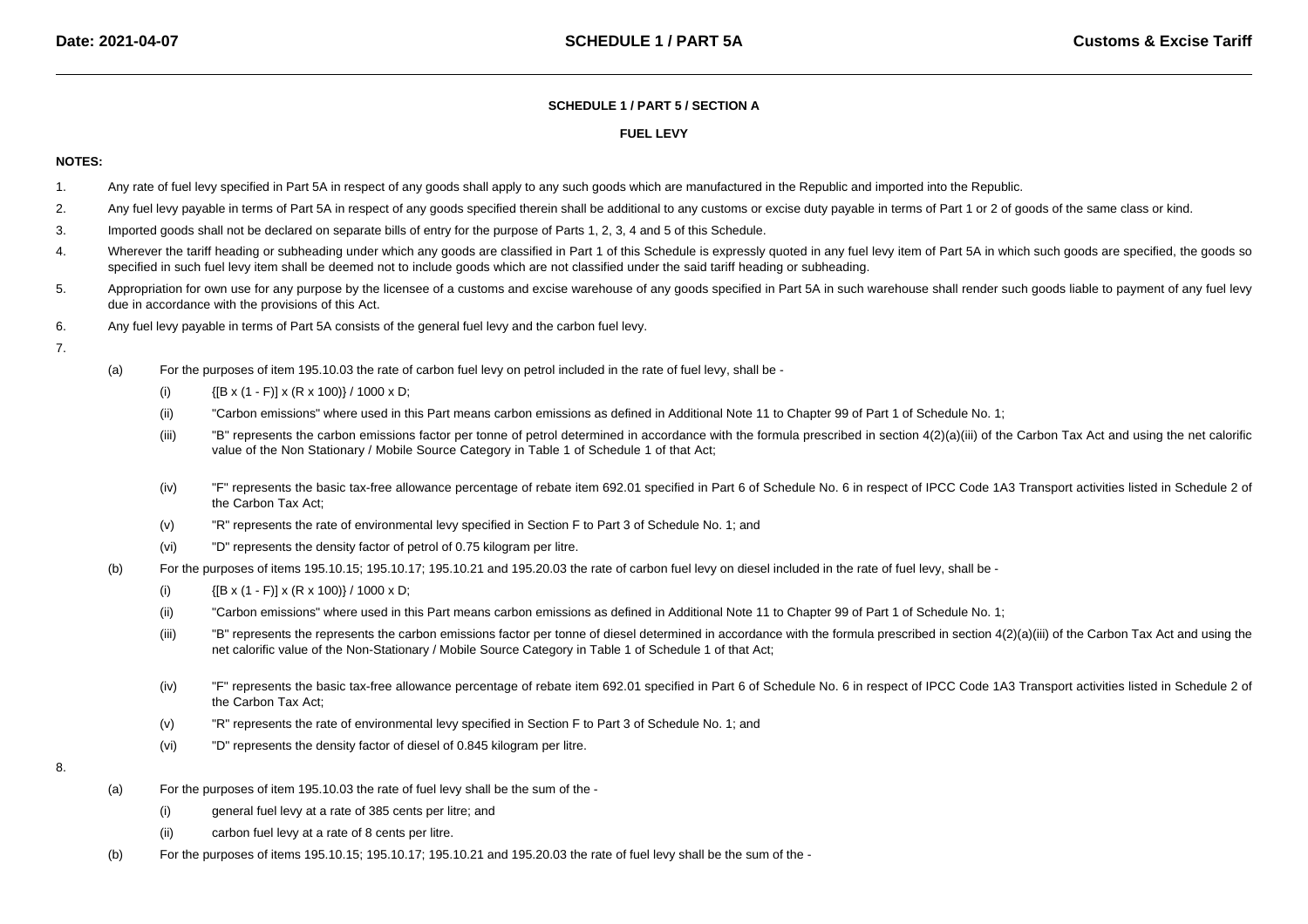- (i)general fuel levy at a rate of 370 cents per litre; and
- (ii)carbon fuel levy at a rate of 9 cents per litre.

(c)For the purposes of item 195.20.01 the rate of fuel levy shall be the sum of the -

- (i)general fuel levy at a rate of 185 cents per litre; and
- (ii)carbon fuel levy at a rate of nil cents per litre.